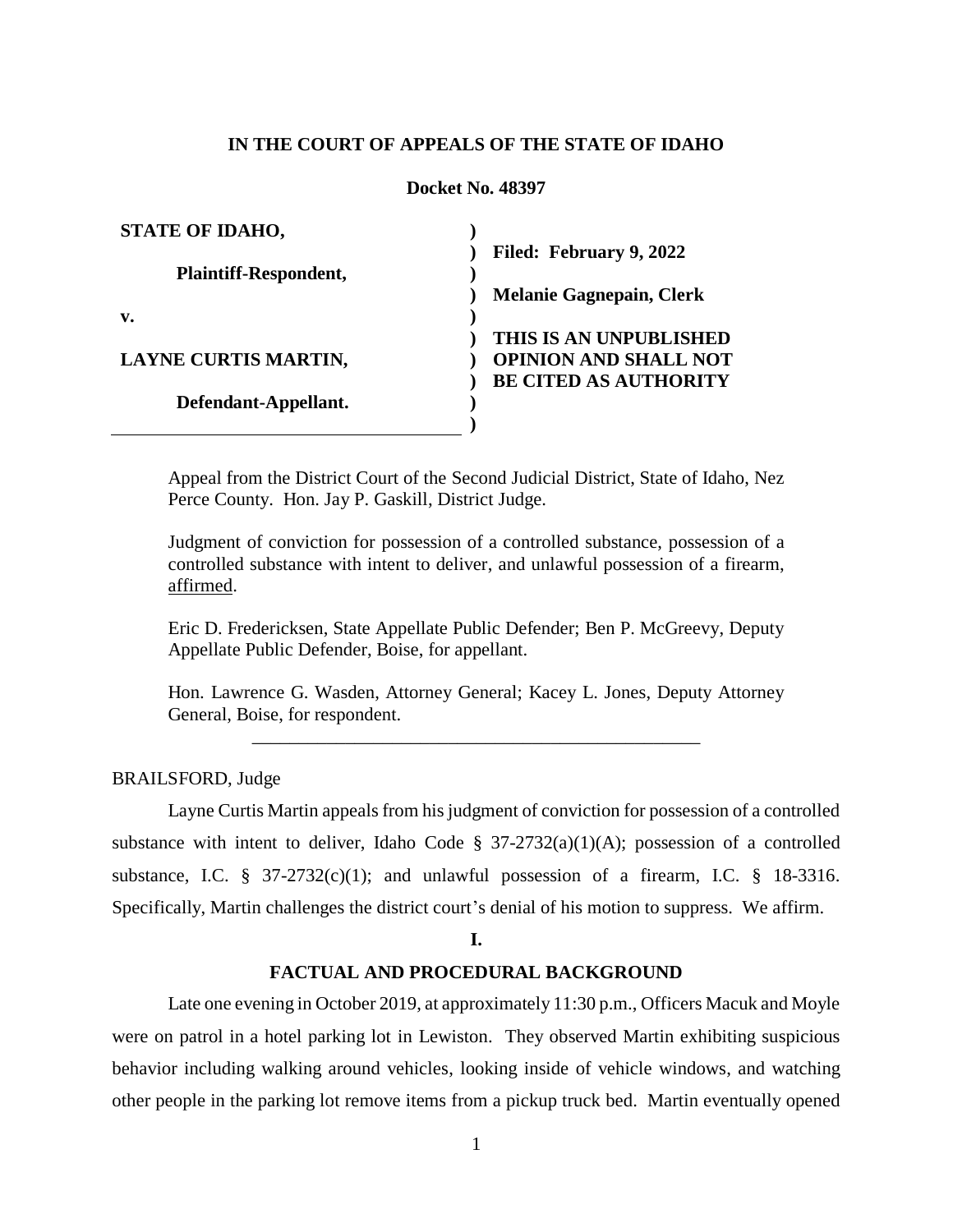and closed an SUV's back hatch, got into the SUV, drove it towards the front entrance of the hotel, and then returned to park it in a stall close to where it had been originally parked. Martin then exited the SUV and walked toward the hotel. At this point, Officer Macuk exited the patrol vehicle, approached Martin, and made contact with him. Martin explained he was renting the SUV. Having no reason to continue further contact with Martin, Officer Macuk allowed Martin to go and he walked into the hotel.

Meanwhile, Officer Moyle looked into a window of the SUV and observed what he claimed to be drug paraphernalia. As Officer Macuk was walking back to the SUV after contacting Martin, Officer Moyle advised Officer Macuk that Officer Moyle could see drug paraphernalia on the floorboard of the rear seat. Officer Macuk then looked in the SUV window and, like Officer Moyle, saw what Officer Macuk claimed to be drug paraphernalia. While the officers were looking inside the SUV, Martin exited the hotel with a female, saw the officers, stopped, and began walking back towards the hotel.

The officers detained Martin. While Officer Macuk spoke to the female, Officer Moyle obtained the SUV keys from Martin, handcuffed him, and sat him on the curb. During the search of the SUV, Officer Moyle located the items the officers had seen through the SUV window, as well as financial transaction cards in another person's name and a loaded handgun. Officer Macuk obtained a hotel key for the female's room and secured the room, and a search warrant was obtained. During a search of the hotel room, law enforcement discovered methamphetamine and other drugs, counterfeit currency, digital scales, small plastic baggies, and two firearms.

The State eventually charged Martin with trafficking methamphetamine, forgery, two counts of possession of a controlled substance, and three counts of unlawful possession of a firearm and alleged Martin was a persistent violator. At the preliminary hearing, the State called several witnesses, including Officers Macuk and Moyle. Both of the officers testified they believed the items they observed through the window of Martin's SUV were items used to consume "a dab" of "marijuana oil," which Officer Moyle referred to as a "dabs kit."

After being bound over to the district court, Martin filed a motion to suppress all the evidence seized from his SUV and the hotel room. In support of this motion, Martin submitted Officer Moyle's body camera video, the preliminary hearing transcript, and a photograph of the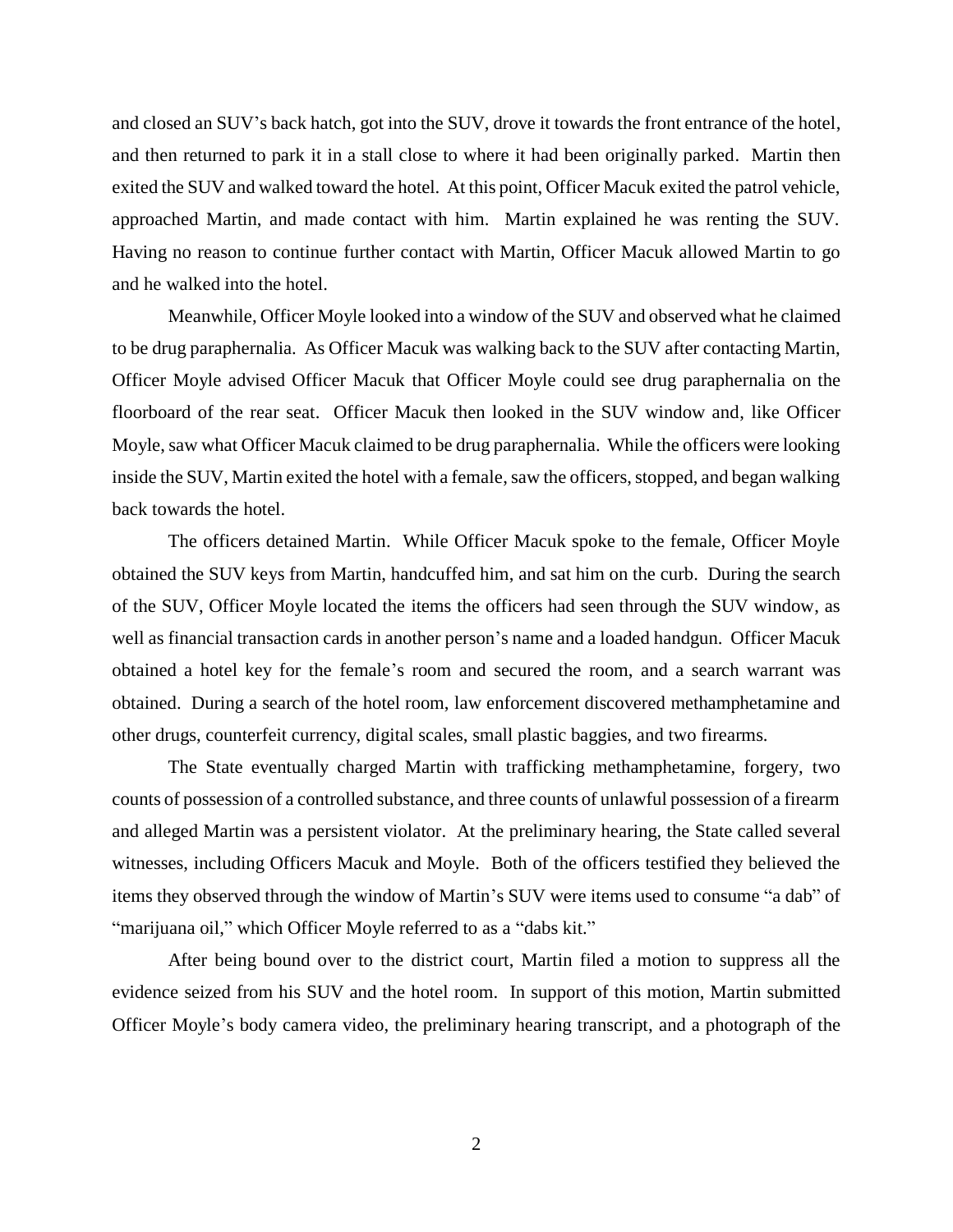alleged dabs kit seized from the  $\text{SUV}$ .<sup>1</sup> The State opposed the motion, arguing the seizure was lawful under the plain view doctrine and the automobile exception to the warrant requirement.

The district court held a suppression hearing, but neither party presented any witnesses. During the hearing, the court indicated it had considered the preliminary hearing transcript and Officer Moyle's video. In a written decision, the court ruled that the officers' seizure of evidence was lawful under the plain view doctrine. The court rejected Martin's argument that the items the officers observed in the SUV "were not immediately apparent as evidence of a crime" and that Officer Moyle's video showed he did not know what the observed items were.

Subsequently, Martin filed a motion for reconsideration, challenging the district court's conclusion that Officer Moyle's video did not show that he did not know what the items he observed in Martin's SUV were. Martin also submitted two affidavits in support of his motion, including one of an owner of retail cannabis shops who attested the items the officers observed in Martin's SUV could be used to consume cannabis but also could be used legally to consume CBD, which does not contain the illegal substance THC. After a hearing on Martin's motion for reconsideration, the district court issued a written decision stating it had reviewed the video, the preliminary hearing transcript, and the affidavits. The court denied the motion, concluding the State had met its burden to establish the warrantless seizure was justified under the plain view doctrine.

Following the denial of Martin's motion for reconsideration, he conditionally pled guilty to an amended charge of one count of possession of a controlled substance, possession of a controlled substance with intent to deliver, and unlawful possession of a firearm and reserved his right to appeal the denial of his suppression motion. Martin timely appeals.

# **II.**

## **STANDARD OF REVIEW**

Ordinarily, the standard of review of a suppression motion is bifurcated. When a decision on a motion to suppress is challenged, we accept the trial court's findings of fact that are supported by substantial evidence, but we freely review the application of constitutional principles to the facts as found. *State v. Atkinson*, 128 Idaho 559, 561, 916 P.2d 1284, 1286 (Ct. App. 1996). At a

 $\overline{a}$ 

<sup>&</sup>lt;sup>1</sup> Martin also presented a picture of an aromatherapy device "for sale online" in support of his suppression motion. The State objected to this picture, and the district court indicated it did not consider it.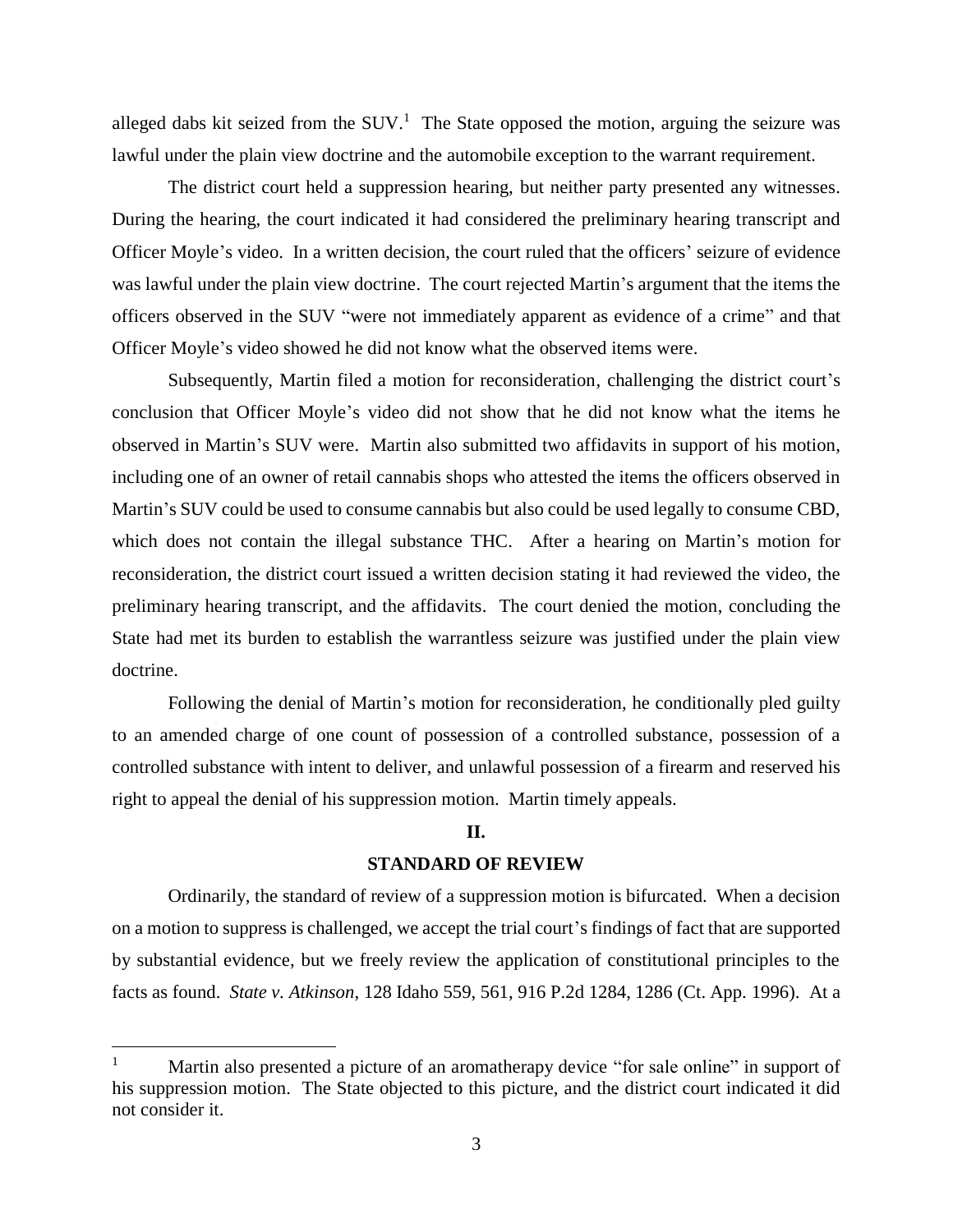suppression hearing, the power to assess the credibility of witnesses, resolve factual conflicts, weigh evidence, and draw factual inferences is vested in the trial court. *State v. Valdez-Molina*, 127 Idaho 102, 106, 897 P.2d 993, 997 (1995); *State v. Schevers*, 132 Idaho 786, 789, 979 P.2d 659, 662 (Ct. App. 1999).

Under certain circumstances, however, this Court may freely review and weigh the evidence in the same manner as the trial court. *State v. Andersen*, 164 Idaho 309, 312, 429 P.3d 850, 853 (2018) (applying free review standard to appeal of decision on suppression motion). Where the parties did not present any witnesses and this Court has the exact same evidence before it as the trial court considered, this Court need not extend the usual deference to the trial court's evaluation of the evidence. *Id.*

In this case, the parties did not present any witnesses at the suppression hearing and the only evidence before the district court was the video, the preliminary hearing transcript, the photograph of the alleged dabs kit, and Martin's affidavits. This exact same evidence is before this Court on appeal, and the parties agree this Court may freely review the evidence under *Andersen*.

#### **III.**

#### **ANALYSIS**

Martin challenges the district court's denial of his suppression motion. He asserts the plain view doctrine does not apply. The Fourth Amendment to the United States Constitution prohibits unreasonable searches and seizures. Warrantless searches are presumed to be unreasonable and therefore violative of the Fourth Amendment. *State v. Weaver*, 127 Idaho 288, 290, 900 P.2d 196, 198 (1995). The State may overcome this presumption by demonstrating a warrantless search either fell within a well-recognized exception to the warrant requirement or was otherwise reasonable under the circumstances. *Id*.

The plain view doctrine is one of these well-recognized exceptions and permits a warrantless seizure where certain conditions are met. *State v. Claiborne*, 120 Idaho 581, 586, 818 P.2d 285, 290 (1991). First, the officer must lawfully make an initial intrusion or otherwise properly be in a position from which he can view a particular area. *Baldwin v. State*, 145 Idaho 148, 155, 177 P.3d 362, 369 (2008). Second, it must be immediately apparent to the officer that the item he observes may be evidence of crime, contraband, or otherwise subject to seizure. *Id.* This second requirement is met when the officer has probable cause to believe the observed item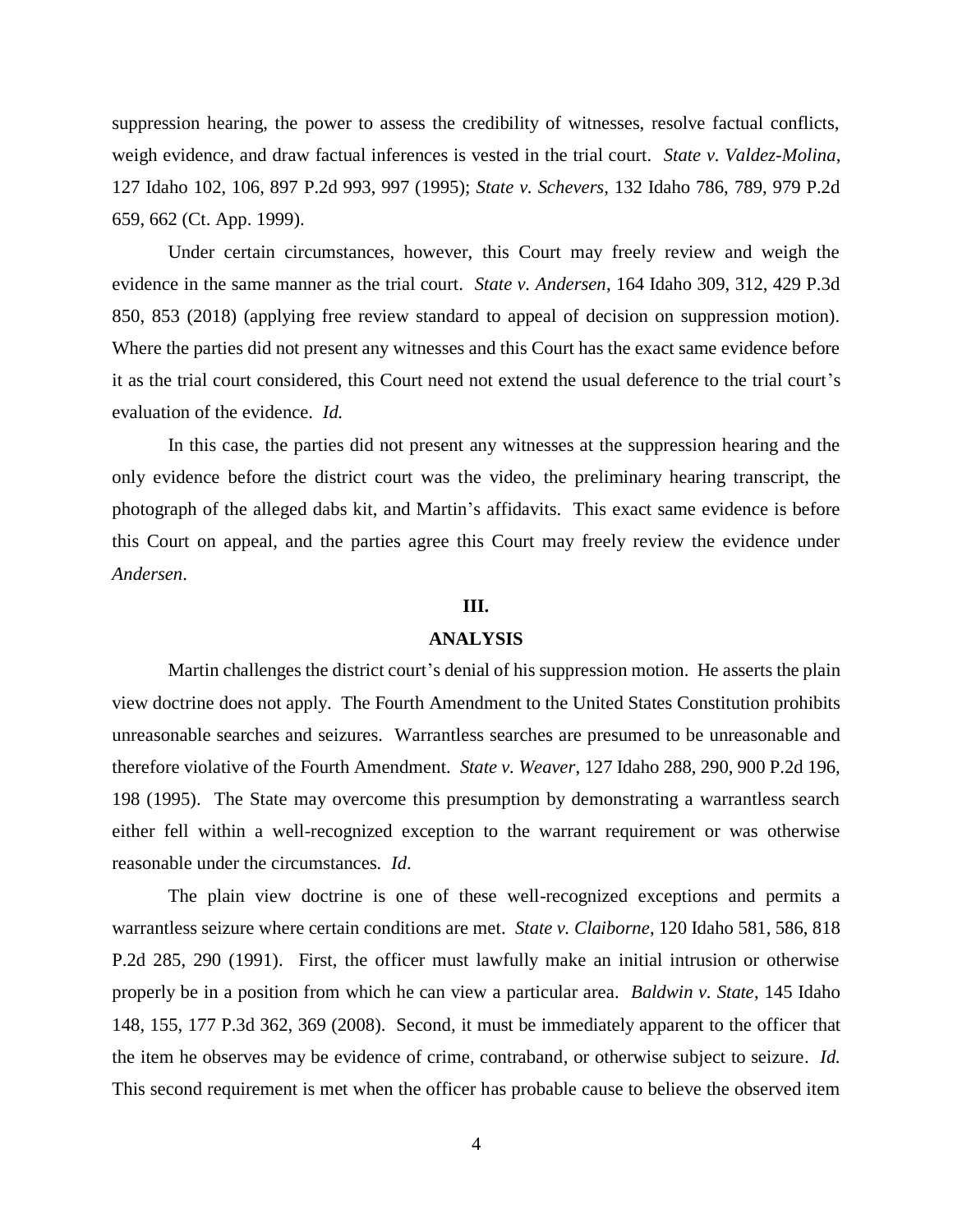is associated with criminal activity. *Id.* at 155-56, 177 P.3d at 369-70.

Probable cause is a flexible, common-sense standard. *State v. Ramirez*, 121 Idaho 319, 323, 824 P.2d 894, 898 (Ct. App. 1991). It merely requires that the facts available to the officer would warrant a person of reasonable caution to believe the observed item may be contraband, stolen property, or useful as evidence of a crime. *Id*. An officer may base a probable cause determination on the surrounding facts and circumstances and may draw reasonable inferences based on his training and experience. *State v. Buterbaugh*, 138 Idaho 96, 99, 57 P.3d 807, 810 (Ct. App. 2002). Absolute certainty is not required for an officer to have probable cause. *State v. Tamez*, 116 Idaho 945, 946, 782 P.2d 353, 354 (Ct. App. 1989). Rather, probable cause does not demand any showing that the officer's belief "be correct or more likely true than false." *Texas v. Brown*, 460 U.S. 730, 742 (1983). In determining probable cause, the Court may consider the officers' collective knowledge. *Claiborne*, 120 Idaho at 586, 818 P.2d at 290.

On appeal, Martin challenges the district court's conclusion that the second requirement of the plain view doctrine was met. Specifically, he argues the officers did not have probable cause to believe the dabs kit was evidence of a crime. In support, Martin points to the officers' testimony during the preliminary hearing regarding the dabs kit. He notes Officer Moyle "could not give the technical names" for the items in the dabs kit; "did not know how the small metal piece was used"; "had not personally seen somebody using the crescent moon-shaped piece of glass"; and "did not know how to use most of the items" in the dabs kit. Similarly, Martin notes that Officer Macuk "could not explain how . . . two items were used."

Based on this testimony, Martin asserts the officers did not credibly testify they recognized the items as evidence of a crime before seizing them. We disagree. Both Officers Moyle and Macuk testified that, based on their training and experience, they recognized the items as a dabs kit commonly used for ingesting marijuana. For example, Officer Macuk testified that he had "seen similar items [of drug paraphernalia] used" and that the items "vary from device to device slightly." Officer Moyle described the items "commonly seen in a dabs kit" to include "a body of a tube or something like that to smoke marijuana [and] silicone containers that hold the dabs of marijuana product." Officer Moyle also testified that he had "encountered people with dabs kits" and that "the green container and the glass bowl" in the dabs kit removed from Martin's SUV were similar to those dabs kits Officer Moyle had previously seen. Finally, Officer Moyle testified on cross-examination, that he had seen "several" dabs kits like the one in this case and that he had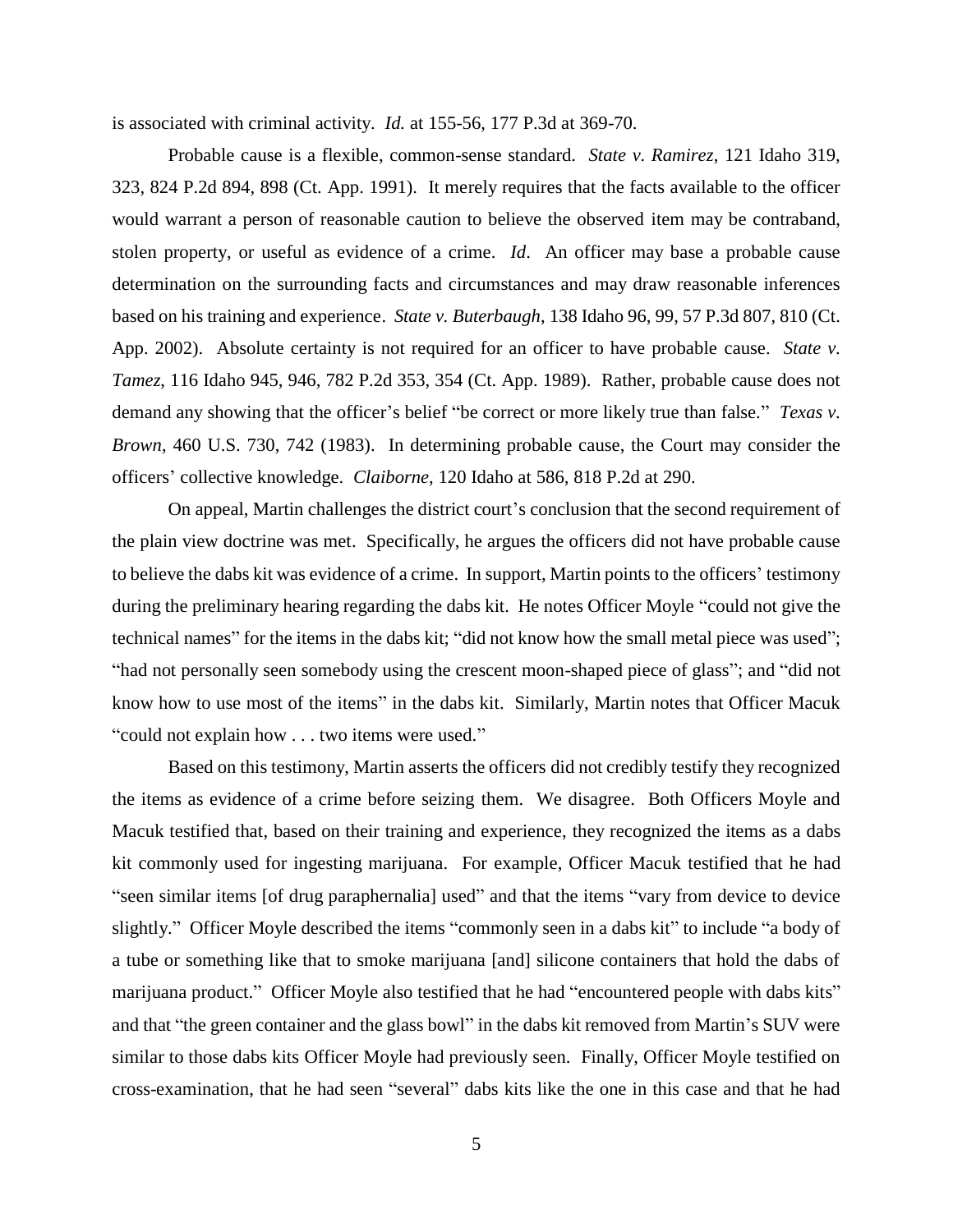been "the primary officer who collected the kit" in "multiple cases," which he described as "more than four" cases and "a lot."

Despite this testimony regarding the officer's experience, Martin contends the officers "did not show a level of experience adequate to support a reasonable belief that the items seen in [Martin's SUV] were evidence of a crime." In support, he attempts to distinguish *Ramirez*, 121 Idaho 319, 824 P.2d 894. In that case, an officer shined a flashlight inside a vehicle and observed a cigarette lighter on the floor of the passenger's side; a spoon lying face up on the driver's seat; and what appeared to be a dark, tarry residue in the spoon's bowl. *Id.* at 321, 824 P.2d at 896. The officer then opened the vehicle door; took the spoon, which he believed had been used to prepare heroin; determined the identity of the vehicle's owner, Ramirez; and arrested him for possession of drug paraphernalia. *Id.* Appealing the denial of his motion to suppress the spoon as evidence, Ramirez argued that the State "failed to sufficiently detail the level of experience drawn upon by Officer Garza in associating the spoon and residue with drug use." *Id.* at 323, 824 P.3d at 898. Rejecting this argument, this Court ruled the State showed "a level of experience adequate to support the officer's reasonable belief that the spoon he observed was drug paraphernalia." *Id.* In support, the Court noted that the officer "had made a previous arrest for possession of heroin"; "knew what the substance looked like"; and "was aware of the practice, common among heroin users, of melting the substance in an ordinary spoon." *Id.*

Martin contends that this case "would be more comparable with *Ramirez*" if the officer in that case "had been unable to name the spoon or explain how it was used to prepare heroin for injection." We disagree. That the officer in *Ramirez* was able to identify a common household item by name but the officers in this case could not provide a technical name for each of the separate items in the dabs kit does not mean Officers Moyle and Macuk lacked the requisite training and experience to recognize the kit as drug paraphernalia. Contrary to Martin's arguments, there is no requirement an officer must know the technical names of each individual item in the dabs kit, know how to assemble or use the items, determine from his initial observation whether the items had been used, or have personally witnessed someone using the items in order to identify them as drug paraphernalia. Martin fails to cite any legal authority otherwise. *See State v. Zichko*, 129 Idaho 259, 263, 923 P.2d 966, 970 (1996) (ruling a party waives appellate issue if either authority or argument is lacking).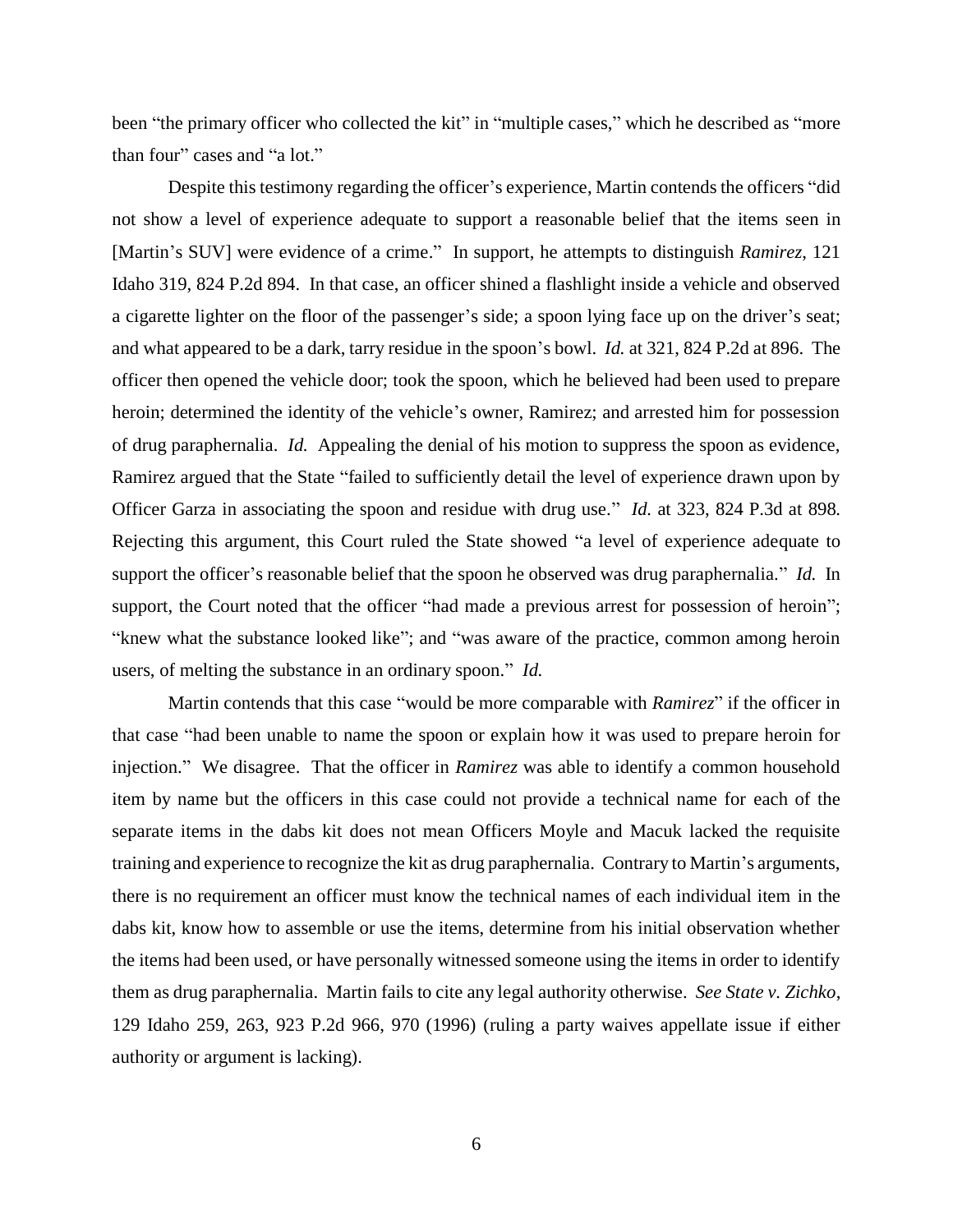We also disagree with Martin's assertion that the officers' statements on Officer Moyle's video establishes that "they did not recognize what the observed items were before seizing them." Martin relies on a portion of the video, at approximately thirty-three minutes, when the officers are searching Martin's SUV. He contends that at this point the video shows "Officer Moyle picked up the package containing the alleged dabs kit, and asked 'What is all this stuff? What is this?' Officer Moyle then looked at the green and yellow silicone container among the items, and stated, It's new. It's enough for us."<sup>2</sup>

A review of Officer Moyle's video, however, refutes Martin's description. Officer Moyle is never seen in the video because he recorded the video using his body camera. Necessarily, the officer appearing in Officer Moyle's video is Officer Macuk, not Officer Moyle. Rather than Officer Moyle picking up the dabs kit, his video shows Officer Macuk picking it up from the SUV while Officer Moyle states, "What is all this stuff?" The video then shows Officer Macuk picking up and inspecting what appears to be a medical-type wristband while Officer Moyle states, "What is this?"

Martin attempts to refute that Officer Macuk is holding and looking at a wristband by arguing that "there was no testimony from the officers or any other evidence that the item Officer Macuk picked up was a medical bracelet." To the contrary, however, two other pieces of evidence support that Officer Macuk is holding and looking at a wristband, not the green and yellow silicone container, when Officer Moyle states, "What is this?" First, two photographs of the dabs kit--one of which was admitted into evidence during the preliminary hearing and one of which Martin submitted in support of his suppression motion--show the contents of the dabs kit, including a medical-type wristband and a green and yellow silicone container. That container is a distinctly different shape, size, and color from the wristband making it clear Officer Macuk is holding the wristband when Officer Moyle inquires, "What is this?" Second, while holding the wristband, Officer Macuk states, "the guy he said he took to the hospital," apparently referring to a statement Martin made earlier in the video about someone being in the hospital.

Accordingly, the evidence shows Officer Macuk's statement about "What is this?" relates to the wristband and not to the green and yellow silicone container as Martin contends. Regardless, the statements inquiring "What is all this stuff?" and "What is this?" are inadequate to show that

 $\overline{2}$ 

Both parties agree Officer Moyle made these statements.